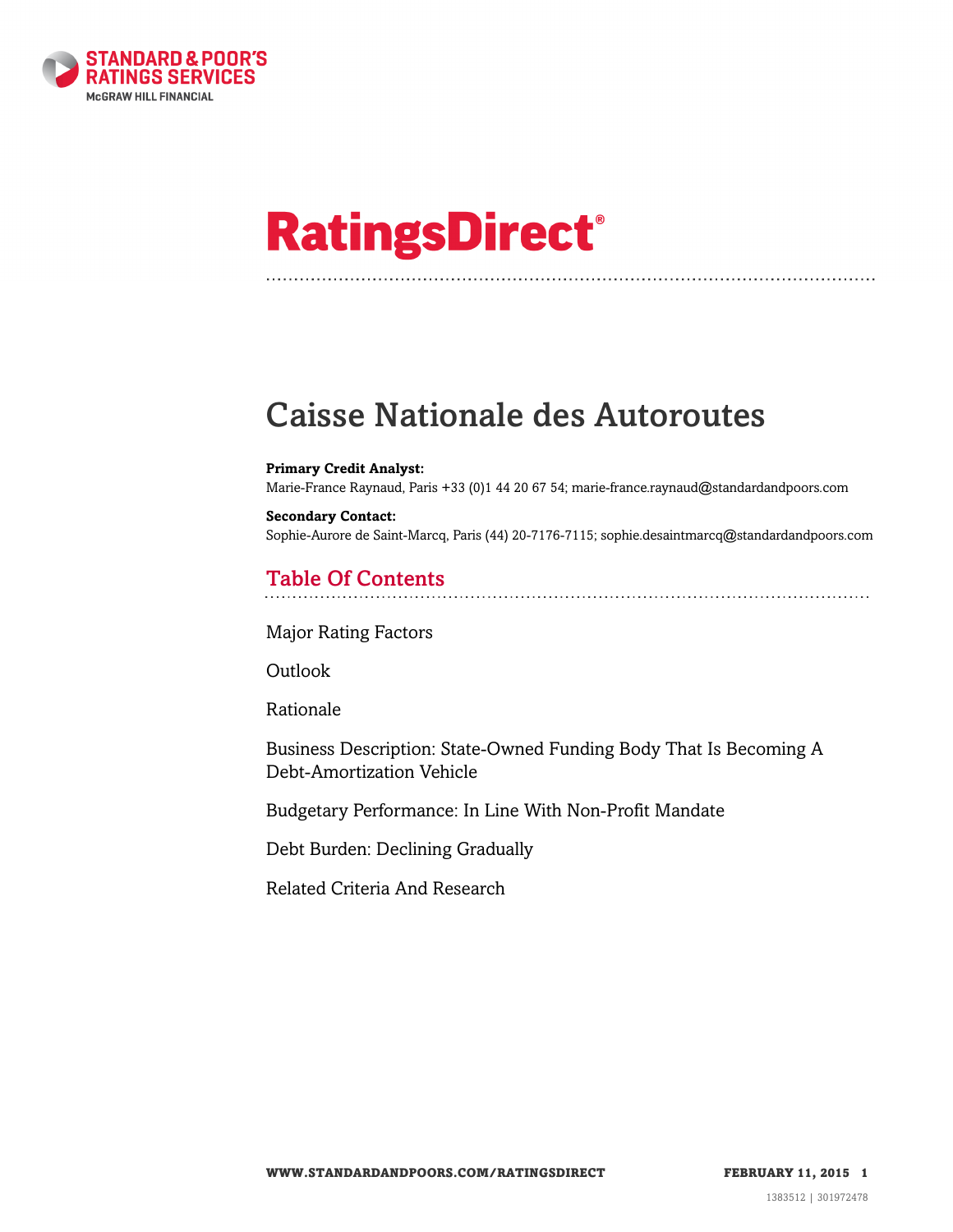## Caisse Nationale des Autoroutes

## <span id="page-1-0"></span>Major Rating Factors

#### Strengths:

- Integral link with the central government, given its status as a public administrative body, which implies strong state monitoring.
- Critical role for France, despite the transition to an amortization structure from a financing fund, given that a default would hurt the government's reputation.
- Matching cash inflows and outflows, and no delays in the transfer of funds from concessionaires.
- High predictability of stress situations at the concessionaires, owing to government monitoring and regulation.

#### Weaknesses:

- No explicit guarantee from the French government for the company's financial obligations.
- Reliance on concessionaires to service debt.
- Lack of explicit back-up lines to bridge potential delays in revenue.
- Concessionaires' debt to the company is not senior to their other obligations.
- <span id="page-1-1"></span>• High concentration risk, given that at year-end 2014 four entities represented 90% of the loans due to the company.

## **Outlook**

The negative outlook on French toll-road financing agency Caisse Nationale des Autoroutes (CNA) mirrors that on France and reflects Standard & Poor's Ratings Services' expectation that CNA will retain its "critical" role for and "integral" link with the French government.

We expect the ratings on CNA will move in line with those on France. Any indication of a weakening of CNA's role for or link with the central government would likely lead to a negative rating action on CNA.

## <span id="page-1-2"></span>Rationale

We equalize our ratings on CNA with those on France (unsolicited AA/Negative/A-1+) because we consider CNA to be a government-related entity (GRE) and believe there is an "almost certain" likelihood that the French government would provide timely and sufficient extraordinary support to CNA in the event of financial distress. This is despite the company's progressive transformation from a public financing vehicle into a debt-amortization vehicle with mainly private counterparties. In accordance with our criteria for GREs, our view of an "almost certain" likelihood of extraordinary government support hinges on our assessment of CNA's:

• "Integral" link with its sole owner, the French government, underpinned by CNA's status as an "établissement public a` caractère administratif" (EPA), which legally obliges the state to ultimately assume CNA's liabilities. Although this obligation falls short of a timely, callable guarantee, we believe the state would provide timely support if necessary,

#### Issuer Credit Rating

AA/Negative/--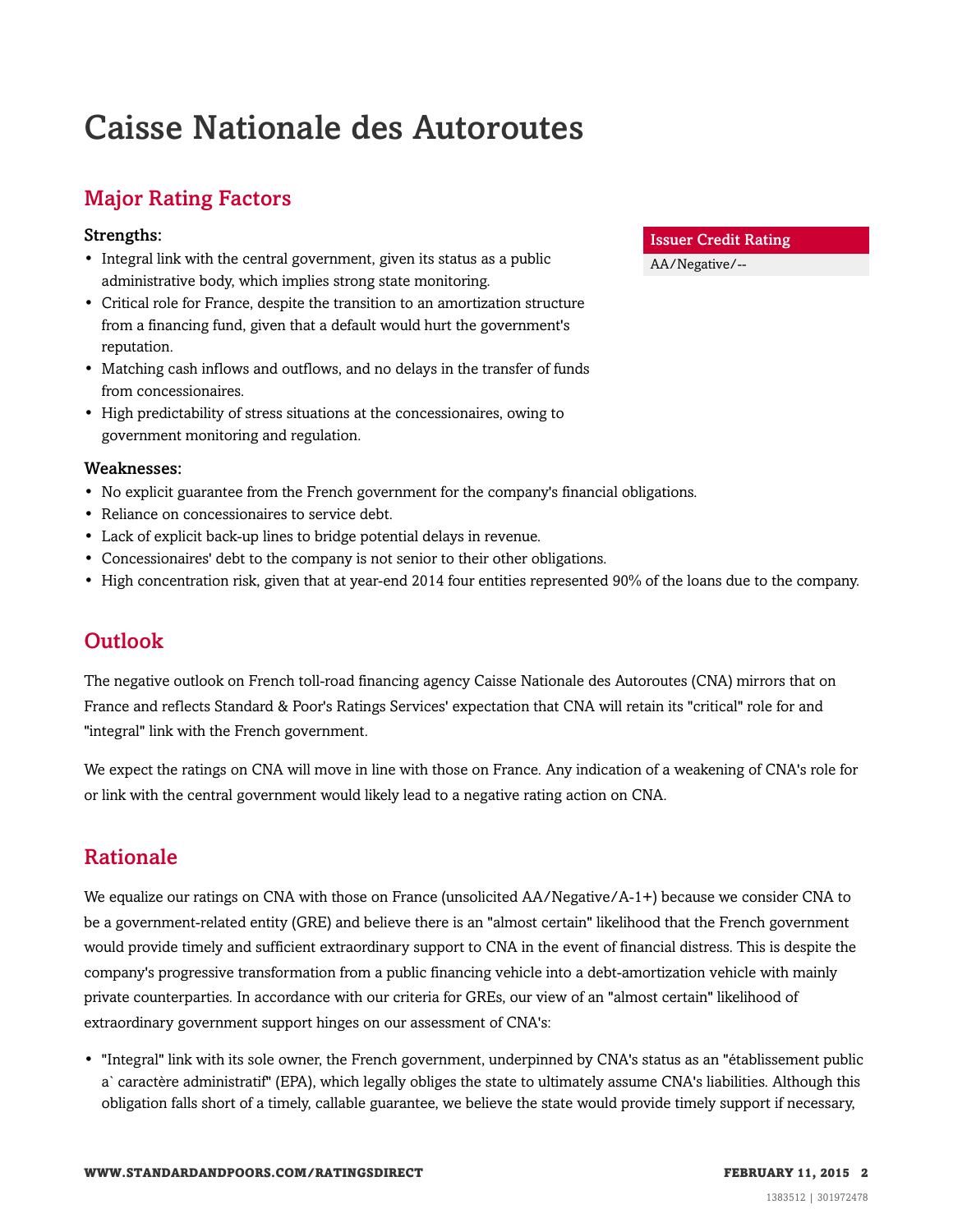mainly by subscribing to CNA's commercial paper issuance. This is because the government would face significant reputation risk if CNA were in financial distress because one of the concessionaires (tunnel operators and toll road operators "TROs"), which provide all of CNA's cash inflows, were to default. We believe there are efficient processes to alert the government to any situation in which tight liquidity at the TROs could affect CNA. Moreover, the government regulates the concessionaires, and the risk of contract cancellation provides a strong incentive for the TROs to honor their debt obligations to CNA; and

• "Critical" role, because a default of CNA would hurt the government's reputation and that of other GREs, given CNA's public statutory status. CNA remains the largest lender for the development of France's highway network, including tunnel operators and TROs. The TROs can no longer access CNA for funding, but CNA will continue financing the needs of the main tunnel operators. It has mainly become an amortization structure for the debt used to develop the national motorway network. We understand that at this stage there are no plans to change CNA's role or mission.

Created in 1963 for an unlimited duration, CNA's mission was to obtain long-term financial resources from domestic and foreign capital markets, and lend the proceeds to the concessionaires at the same cost and on identical terms. The TROs were privatized in 2006, and since 2010 can no longer benefit from privileged access to CNA as the central government's financing arm. Only the two smaller tunnel operators retain such access, but their funding needs are very low. Consequently, CNA has become a debt-amortization vehicle.

CNA's debt, which peaked at about  $\epsilon$ 22.3 billion in 2002, dropped to  $\epsilon$ 10.3 billion by December 2012, and we estimate it at about €7.7 billion at the end of 2013. The company's outstanding debt should continue to decline by about €1.6 billion a year through to 2018 because new issues fund only the tunnel operators' limited needs.

CNA's unrestricted cash and cash equivalents of €1.6 million on June 30, 2013, have traditionally been negligible compared with its total assets, outstanding debt, and annual debt service. CNA has no explicit liquidity policy. However, this is mitigated, in our view, by the state's ultimate responsibility for CNA.

The company's liquidity position mainly reflects those of the TROs and tunnel operators, because they transfer the funds necessary to cover its financial obligations two weeks before they are due. We assess this time frame as short should the TROs face difficulties in repaying CNA. We understand, however, that since CNA's creation, the concessionaires have consistently met their obligations.

We anticipate that the timely provision of funds will continue. Although the debt to CNA ranks pari passu with the TROs other debt, the TROs have strong incentives to service their debt to CNA on time because, otherwise, they risk losing their profitable concessionary contracts, which include tax deductions on interest payments or investment subsidies.

Furthermore, because CNA has no liquidity lines, we consider that the state would provide liquidity support, if necessary, given our view of CNA's role for and link with the French government. Although the state does not have a formal or explicit mechanism for ensuring CNA's liquidity, we consider that the French treasury or the state's public debt fund ("caisse de la dette publique") would intervene in a timely manner, by subscribing to CNA's debt issues if the company is experiencing liquidity stress. The concessionaires' liquidity has generally remained resilient, even in difficult economic conditions.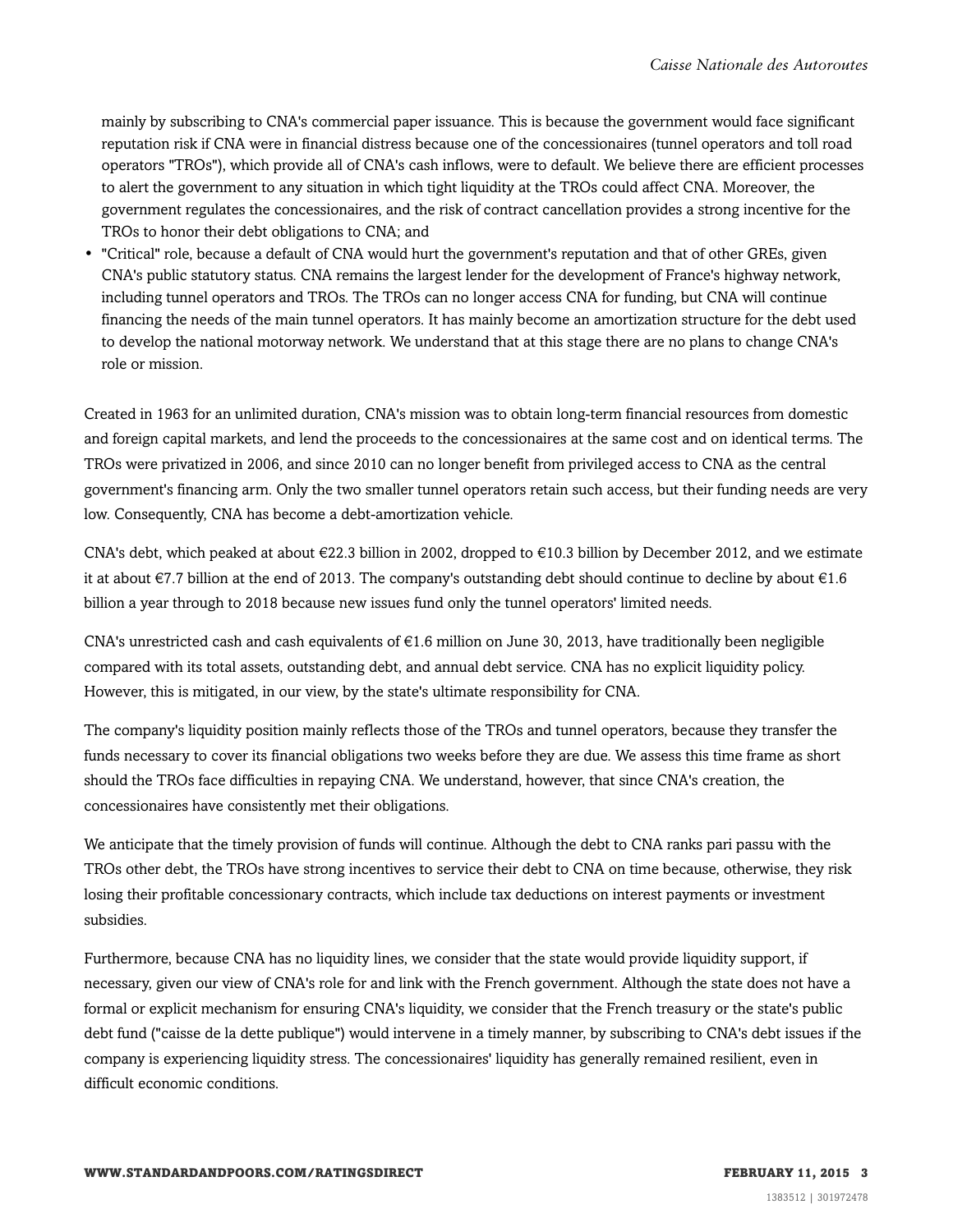### <span id="page-3-0"></span>Business Description: State-Owned Funding Body That Is Becoming A Debt-Amortization Vehicle

#### CNA's well-defined mission is unlikely to change fundamentally

CNA was created in 1963 for an unlimited duration to obtain long-term financial resources from domestic and foreign capital markets and the European Investment Bank. CNA lends the proceeds of this funding to the concessionaires at the same cost and on identical terms, given that some of the financing programs that are drawn up in collaboration with these concessionaires and are strictly state controlled. The concessionaires have been responsible for designing, building, financing, and operating most of the national highway system in France since 1963. CNA has successfully acted as a conduit, pooling the borrowing requirements of these companies for new projects or refinancing existing debt. However, since 2010, privatized TROs can no longer access financing from CNA.

Although CNA's role is likely to be maintained and there are no plans to transform its mandate, its scope of activity is reducing because:

- Since 2010, CNA has not participated in funding the TROs' new capital investments, only the two tunnel operators, Société française du tunnel routier du Fréjus (SFTRF) and Autoroute et tunnel du Mont-Blanc (ATMB), which are both state owned and have lower funding needs than the TROs; and
- CNA will no longer finance new concessionaires, in compliance with European competition regulations.

Although CNA's planned issuances will be much lower than in the past, its current mission continues to be the financing of two critical national tunnel and road infrastructure operators, SFTRF and ATMB. The tunnel operators' financing needs could reach almost €700 million over 2015-2017.

In our view, CNA's role remains "critical" for France, despite its declining financing activity, due to the impact on the country's reputation if CNA were to default.

#### **Table 1**

| Caisse Nationale des Autoroutes Outstanding Loans To Concessionaires* |               |                        |       |       |       |       |       |       |       |       |       |
|-----------------------------------------------------------------------|---------------|------------------------|-------|-------|-------|-------|-------|-------|-------|-------|-------|
|                                                                       |               | --Year ended Dec. 31-- |       |       |       |       |       |       |       |       |       |
| (Mil. $\epsilon$ )                                                    | Sept.<br>2014 | 2013                   | 2012  | 2011  | 2010  | 2009  | 2008  | 2007  | 2006  | 2005  | 2004  |
| Autoroutes Paris-Rhin-Rhone.<br>including AREA                        | 2,009         | 2,326                  | 2,674 | 3,204 | 3,733 | 4,106 | 4,962 | 5,123 | 5,616 | 5,992 | 6,493 |
| Autoroutes du Sud de la France,<br>including ESCOTA                   | 2,995         | 3,421                  | 3,875 | 4,281 | 4,917 | 5,735 | 6,717 | 7,010 | 7,437 | 7,924 | 8,027 |
| Sanef, including SAPN                                                 | 1,529         | 1.843                  | 2.244 | 2,511 | 2.955 | 3,371 | 3,867 | 4.065 | 4,230 | 4,362 | 4,560 |
| Autoroute et tunnel du<br>Mont-Blanc                                  | 169           | 194                    | 235   | 291   | 322   | 323   | 342   | 357   | 394   | 413   | 462   |
| Société française du tunnel<br>routier du Fréjus                      | 1,184         | 1,184                  | 1,164 | 1,150 | 1,292 | 1,367 | 1,547 | 1,547 | 1,553 | 1,553 | 1,528 |

\*Data as of Dec. 31, 2012. AREA--Société des Autoroutes Rhône-Alpes, an APRR subsidiary. ESCOTA--Société des Autoroutes Estérel, Côte d'Azur, Provence, Alpes, an ASF subsidiary. SAPN--Sociéte des Autoroutes Paris-Normandie, a Sanef subsidiary. Source: Annual reports and Caisse Nationale des Autoroutes.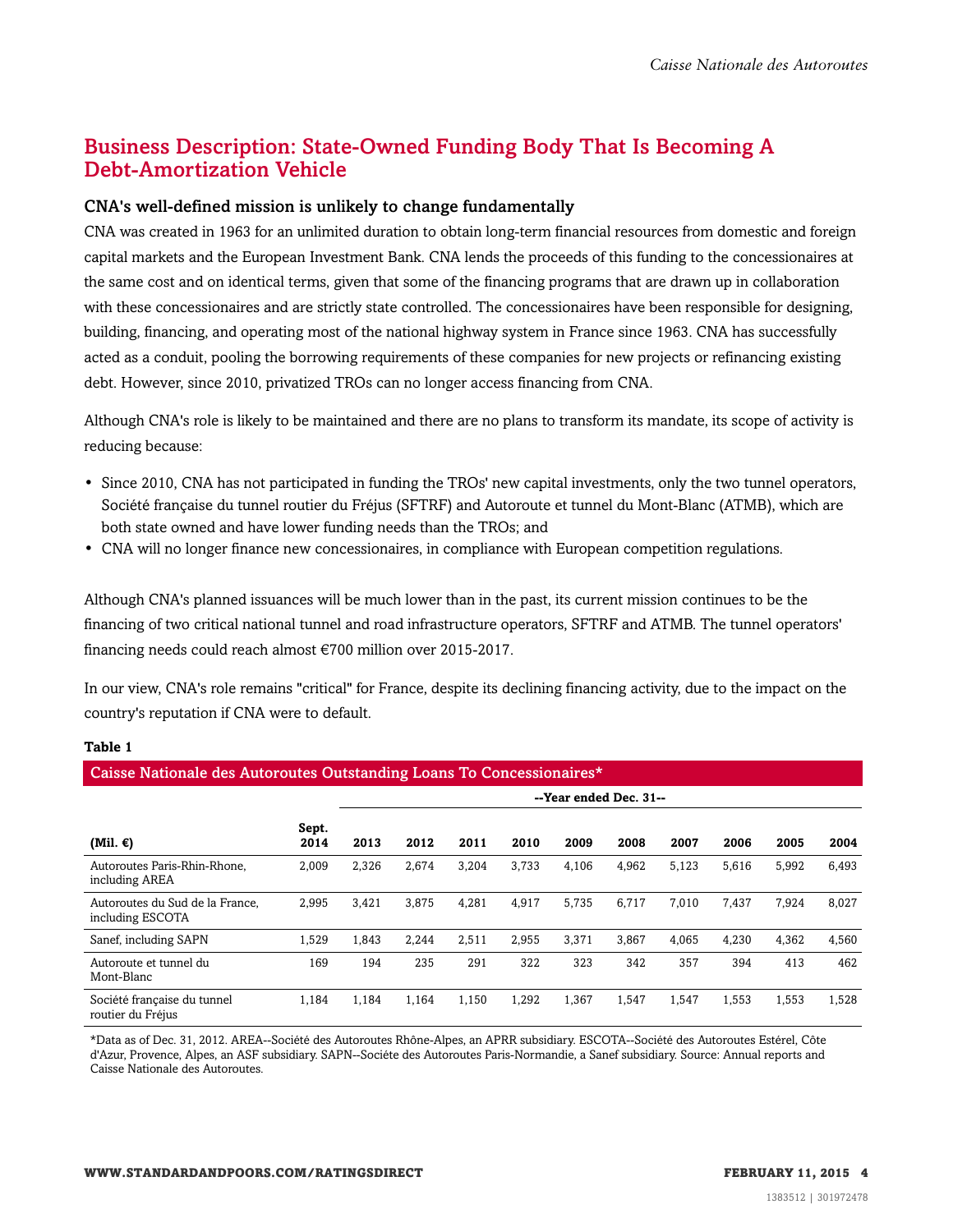

#### CNA's status is a strength for the rating

We consider CNA's status as an EPA to be key to the rating. CNA's business and financial activities are subject to French commercial law, with certain important differences. As public entities, EPAs are immune from the seizure or attachment of their assets or funds, as we understand. Law 80-539 of July 16, 1980, ensures that the ultimate responsibility to unpaid creditors resides with the French government, and an EPA may not be subject to bankruptcy proceedings. If an EPA defaults, the law assigns responsibility to the relevant supervisory authority--the French government in the case of CNA--which must either give the EPA new resources or guarantee the sums for which the EPA is liable according to a court order.

CNA was created by decree and can only be dissolved or changed by decree. In addition, such a decree would set the conditions under which assets and liabilities were to be transferred, either directly to the authority responsible for its creation (in this case, the French government) or, typically, to another public institution.

Although there is no timely, callable guarantee, CNA's EPA status and the reputation-based incentives for the government to support the entity lead us to conclude that France would provide extraordinary support if CNA is in financial distress. CNA is 100% state owned and in light of its field of activity, we understand that it will remain so. Privatization is not under consideration and appears neither likely nor viable. The president and vice president of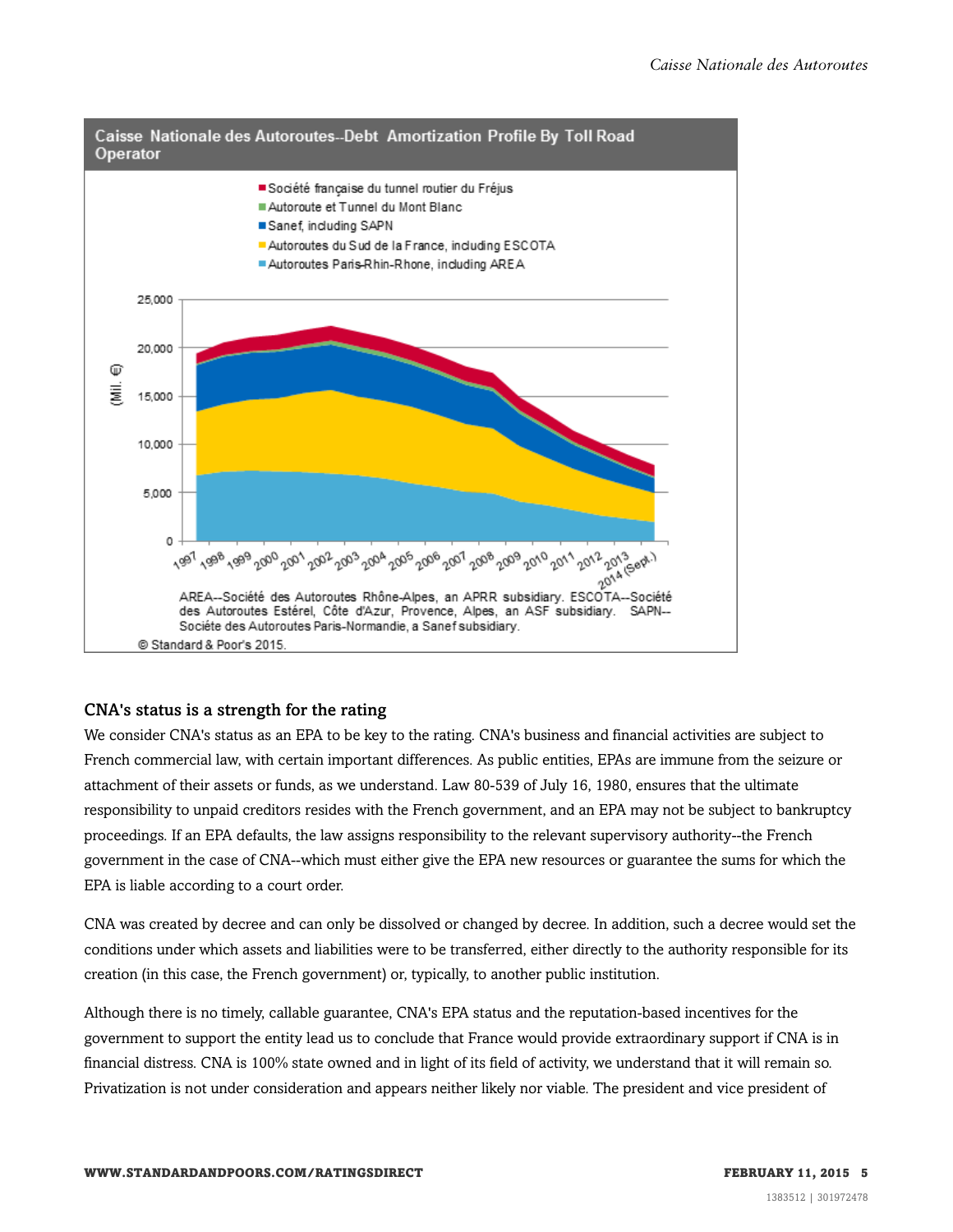CNA's board of directors are the state minister of transport and the minister of the economy, respectively. Other board members include various state ministers, including the minister of the interior. Therefore, the government directly controls CNA's decision-making, approves its budgets and accounts, and sets the limits on its annual borrowings. CNA is also subject to the control of the national Court of Audits ("Cour des Comptes").

#### An expected regulatory change regarding supervision should not affect the link between CNA and the state

In our view, regulatory challenges to CNA's links with the French government are unlikely. Because CNA fully phased out its 'AAA' funding to the private TROs in 2010, is not involved in commercial activities, and will restrict its funding to the public tunnel operators, we do not anticipate that the European regulatory framework will constrain support from the French government to CNA or request changes to CNA's status and mission.

Following a report of the competition authority, which concluded, among other things, that the tariffs set by the private TROs are prohibitive and not in line with the progression of the number of highway users, the government has proposed to shift supervision from the ministry of transport to the current railway regulator ("L'Autorité de régulation des activités ferroviaires"; ARAF). This would lead to a new entity, the roads and railways supervisory authority (ARAFER), which would monitor tariff setting and increase competition in the highway network. We believe that ARAFER's intervention would strengthen the state's negotiating power in finalizing concession contracts. There are unlikely to be changes in tariffs until the current concession contracts end (by 2020). Furthermore, we see a low probability that the TROs would be nationalized before the contracts expire, given the government's budgetary constraints. In the long term, if this were to happen, it would reinforce the link between CNA and the state.

## <span id="page-5-0"></span>Budgetary Performance: In Line With Non-Profit Mandate

CNA is financially autonomous insofar as it does not depend on the state budget. Its revenues stem mainly from the tunnel and toll-road concessionaires.

CNA is a not-for-profit agency and its business charter prohibits it from earning positive net margins on its loans or engaging in ancillary activities. However, the concessionaires reimburse CNA on a pro rata basis for the financing fees and financial interest it incurs, other operating expenses, foreign exchange gains or losses, and personnel and other costs. In turn, CNA distributes gains on short-term assets to the concessionaires. As a result, CNA's net income is zero every year.

Given that it is a public undertaking with EPA status, CNA has no share capital. CNA must pass all loan proceeds from its borrowing program on to the concessionaires. The liabilities side of CNA's balance sheet is matched against loan assets in terms of maturities, interest rates, and currency composition. CNA's balance-sheet assets totaled €9.4 billion on Dec. 31, 2013, of which  $\epsilon$ 9.1 billion comprised loans to the concessionaires.

Covenants protect CNA from major adverse business and financial changes at the TROs. CNA may request full repayment of outstanding debt if a TRO breaches one of the following financial and operating covenants:

- Net debt to EBITDA should not exceed 7x:
- Interest coverage should be at least 2.2x;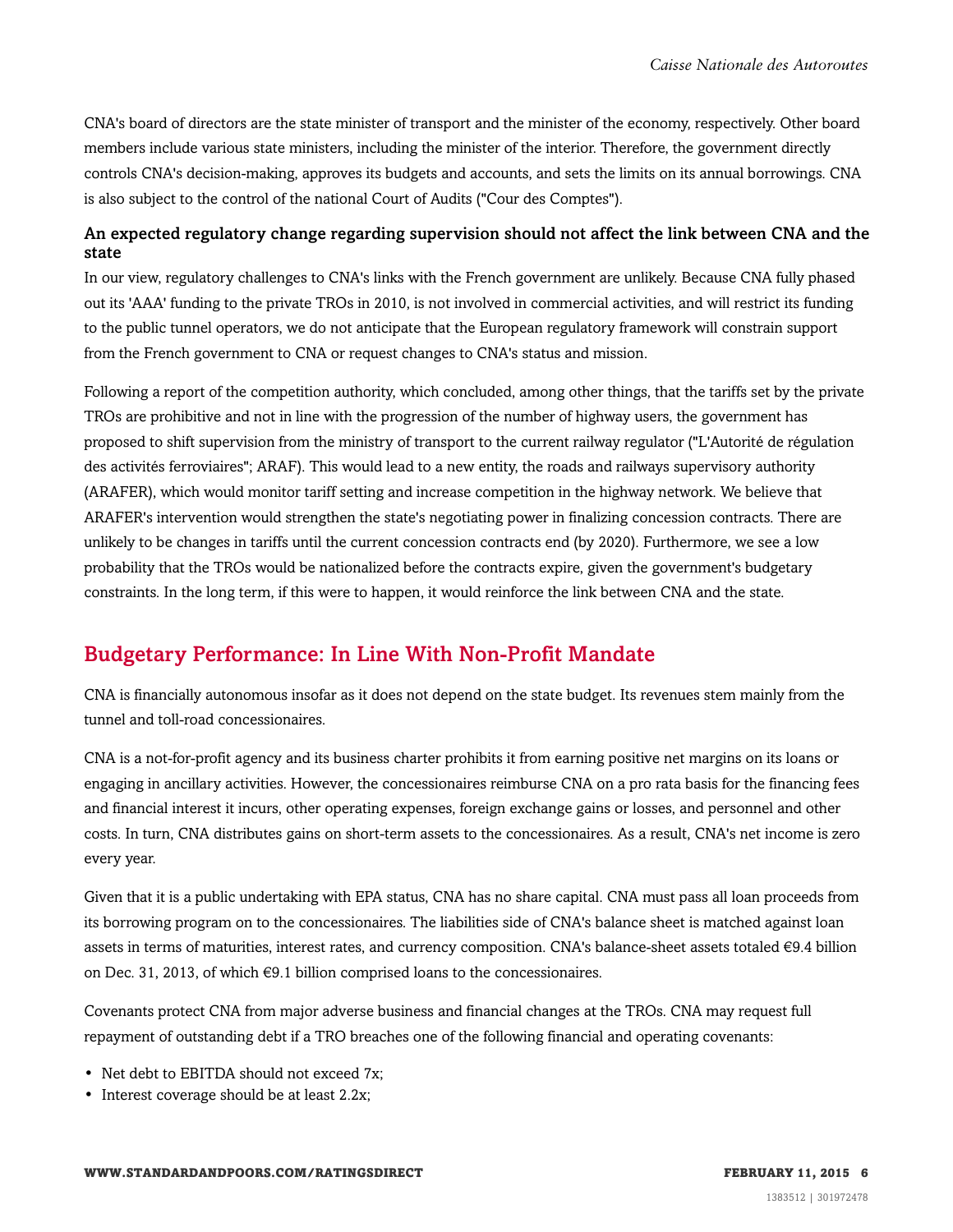- Contribution of toll-road, parking, and related activities should not fall to less than 80% of consolidated revenues and 85% of consolidated assets; and
- Merger and acquisition activity require CNA's approval.

However, we believe that the TROs' headroom under these covenants is still significant, as underlined by the French Competition Authority's report, published in September 2014 that emphasized the TROs' high profitability. Additionally, the combination of the TROs' business strength, adequate to strong liquidity, and good access to capital markets should continue to support their ability to repay or eventually refinance their debt to CNA.

## <span id="page-6-0"></span>Debt Burden: Declining Gradually

CNA's outstanding debt stood at  $\epsilon$ 7.7 billion at the end of 2014. We believe annual amortization will average  $\epsilon$ 1.6 billion in 2015-2018. The concessionaires reimburse CNA for the operating and financial costs that it incurs, as well as planned debt and interest repayments.

Interest rate risk remains very limited because most of the debt--about 80% on Dec. 31, 2014--is at fixed rates. Bonds, which represented 66% of CNA's financial debt on Dec. 31, 2014, are denominated in euros. Derivatives contracts are only used for hedging purposes, with no open trading positions. Interest rate swaps totaled €150 million at year-end 2014. We believe that the amount of derivatives contracts should decrease in the future alongside the decrease in outstanding debt.

#### **Table 2**

#### Caisse Nationale des Autoroutes Financial Summary

|                                                                   |              | --Year ended Dec. 31-- |          |          |          |          |          |             |             |          |          |
|-------------------------------------------------------------------|--------------|------------------------|----------|----------|----------|----------|----------|-------------|-------------|----------|----------|
| (Mil. €)                                                          | 2014<br>(H1) | 2013                   | 2012     | 2011     | 2010     | 2009     | 2008     | 2007        | 2006        | 2005     | 2004     |
| Interest income on loans from tunnel and<br>toll-road concessions | 209          | 458                    | 570      | 646      | 736      | 839      | 967      | 1,051       | 1,153       | 1,220    | 1,290    |
| Interest expenses payable by CNA                                  | 209          | 458                    | 570      | 646      | 736      | 839      | 973      | 1,058       | 1.160       | 1,225    | 1,297    |
| Net result                                                        | $\mathbf 0$  | $\Omega$               | $\Omega$ | $\Omega$ | $\Omega$ | $\Omega$ | $\Omega$ | $\mathbf 0$ | $\mathbf 0$ | $\Omega$ | $\Omega$ |
| Total assets                                                      | 8.214        | 9.482                  | 10.756   | 12.000   | 13.812   | 15.541   | 17.095   | 18.754      | 19,950      | 20.986   | 21,784   |
| Of which outstanding loans to<br>concessionaires                  | 7.886        | 8.968                  | 10.311   | 11.544   | 13,312   | 14.986   | 17.003   | 18.676      | 19.883      | 20.919   | 21.735   |
| Total financial debt                                              | 7.902        | 9.091                  | 10.311   | 11.544   | 13.312   | 14.986   | 17.003   | 18.661      | 19.878      | 20.918   | 21.735   |

<span id="page-6-1"></span>Source: Caisse Nationale de Auroroutes.

## Related Criteria And Research

#### Related criteria

• Rating Government-Related Entities: Methodology And Assumptions, Dec. 9, 2010

#### Related Research

• France Outlook Revised To Negative; 'AA/A-1+' Ratings Affirmed, Oct. 10, 2014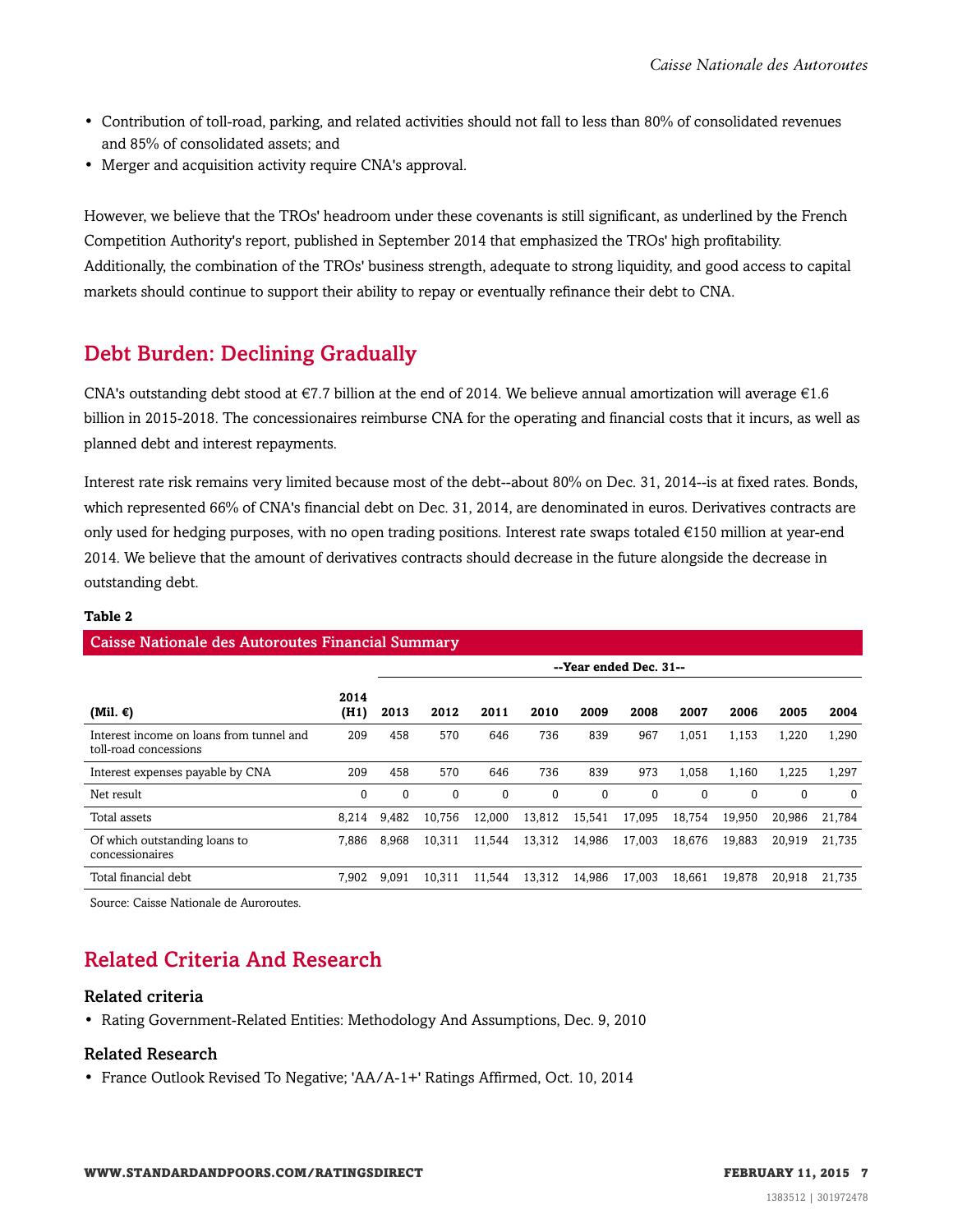| Ratings Detail (As Of February 11, 2015) |  |  |  |  |  |  |  |
|------------------------------------------|--|--|--|--|--|--|--|
|                                          |  |  |  |  |  |  |  |
| AA/Negative/--                           |  |  |  |  |  |  |  |
| AA                                       |  |  |  |  |  |  |  |
|                                          |  |  |  |  |  |  |  |
| AA/Negative/--                           |  |  |  |  |  |  |  |
| AA/Stable/--                             |  |  |  |  |  |  |  |
| $AA+$ /Negative/--                       |  |  |  |  |  |  |  |
| AAA/Watch Neg/--                         |  |  |  |  |  |  |  |
|                                          |  |  |  |  |  |  |  |

\*Unless otherwise noted, all ratings in this report are global scale ratings. Standard & Poor's credit ratings on the global scale are comparable across countries. Standard & Poor's credit ratings on a national scale are relative to obligors or obligations within that specific country. Issue and debt ratings could include debt guaranteed by another entity, and rated debt that an entity guarantees.

#### **Additional Contact:**

International Public Finance Ratings Europe; PublicFinanceEurope@standardandpoors.com